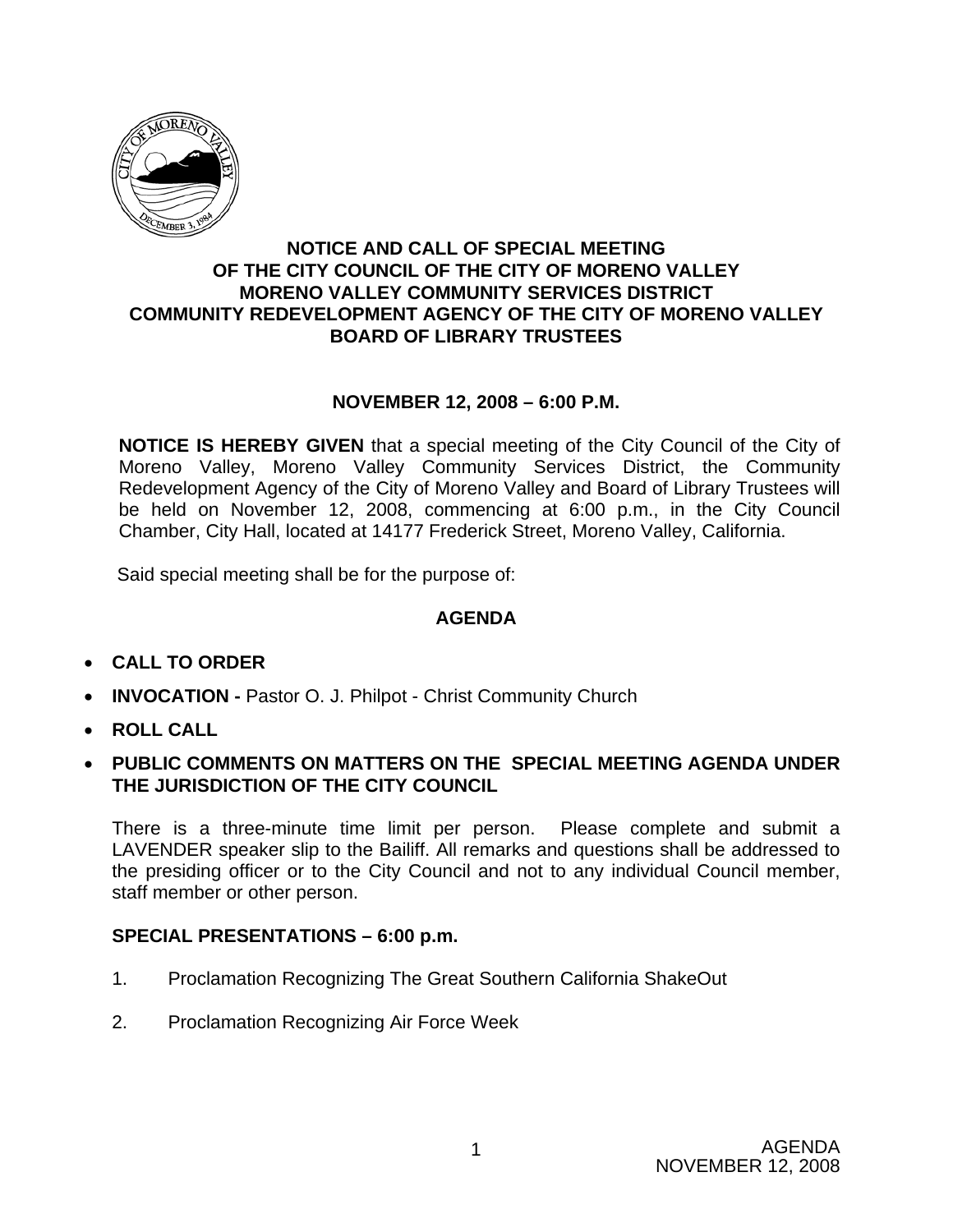# **JOINT CONSENT CALENDARS (SECTIONS A-D)**

All items listed under the Consent Calendars, Sections A, B, C, and D are considered to be routine and non-controversial, and may be enacted by one motion unless a member of the Council, Community Services District, Redevelopment Agency or the Board of Library Trustees requests that an item be removed for separate action. The motion to adopt the Consent Calendars is deemed to be a separate motion by each Agency and shall be so recorded by the City Clerk. Items withdrawn for report or discussion will be heard after public hearing items.

# **A. CONSENT CALENDAR** - **CITY COUNCIL**

- A1. ORDINANCES READING BY TITLE ONLY Recommendation: Waive reading of all Ordinances.
- A2. MINUTES REGULAR MEETING OF OCTOBER 14, 2008 (Report of: City Clerk's Department)

**Recommendation:** Approve as submitted.

A3. PARCEL MAP 35672 (PA07-0080) - APPROVAL OF COOPERATIVE AGREEMENT FOR SUNNYMEAD MASTER DRAINAGE PLAN LINE D STAGE 4, LINE D-1 STAGE 3, AND THE KRAMERIA STORM DRAIN WEST OF INDIAN STREET; BETWEEN THE RIVERSIDE COUNTY FLOOD CONTROL AND WATER CONSERVATION DISTRICT, CITY OF MORENO VALLEY, AND FR/CAL INDIAN AVENUE, LLC, A DELAWARE LIMITED LIABILITY COMPANY; SOUTH OF IRIS AVENUE, NORTH OF ANGELLA WAY, ALONG INDIAN STREET, AND ON KRAMERIA BETWEEN HEACOCK STREET AND INDIAN STREET; DEVELOPER - FR/CAL INDIAN AVENUE, LLC, A DELAWARE LIMITED LIABILITY COMPANY, BREA, CA 92821(Report of: Public Works Department)

- 1. Approve the Cooperative Agreement between the Riverside County Flood Control and Water Conservation District, City of Moreno Valley, and FR/CAL Indian Avenue, LLC a Delaware limited liability company for Line D Stage 4, Line D-1 Stage 3, and Krameria Avenue Storm Drain west of Indian Street that connect with the Sunnymead Master Drainage Plan;
- 2. Authorize the Mayor to execute the Cooperative Agreement; and
- 3. Direct the City Clerk to forward the signed Cooperative Agreement to Riverside County Flood Control and Water Conservation District.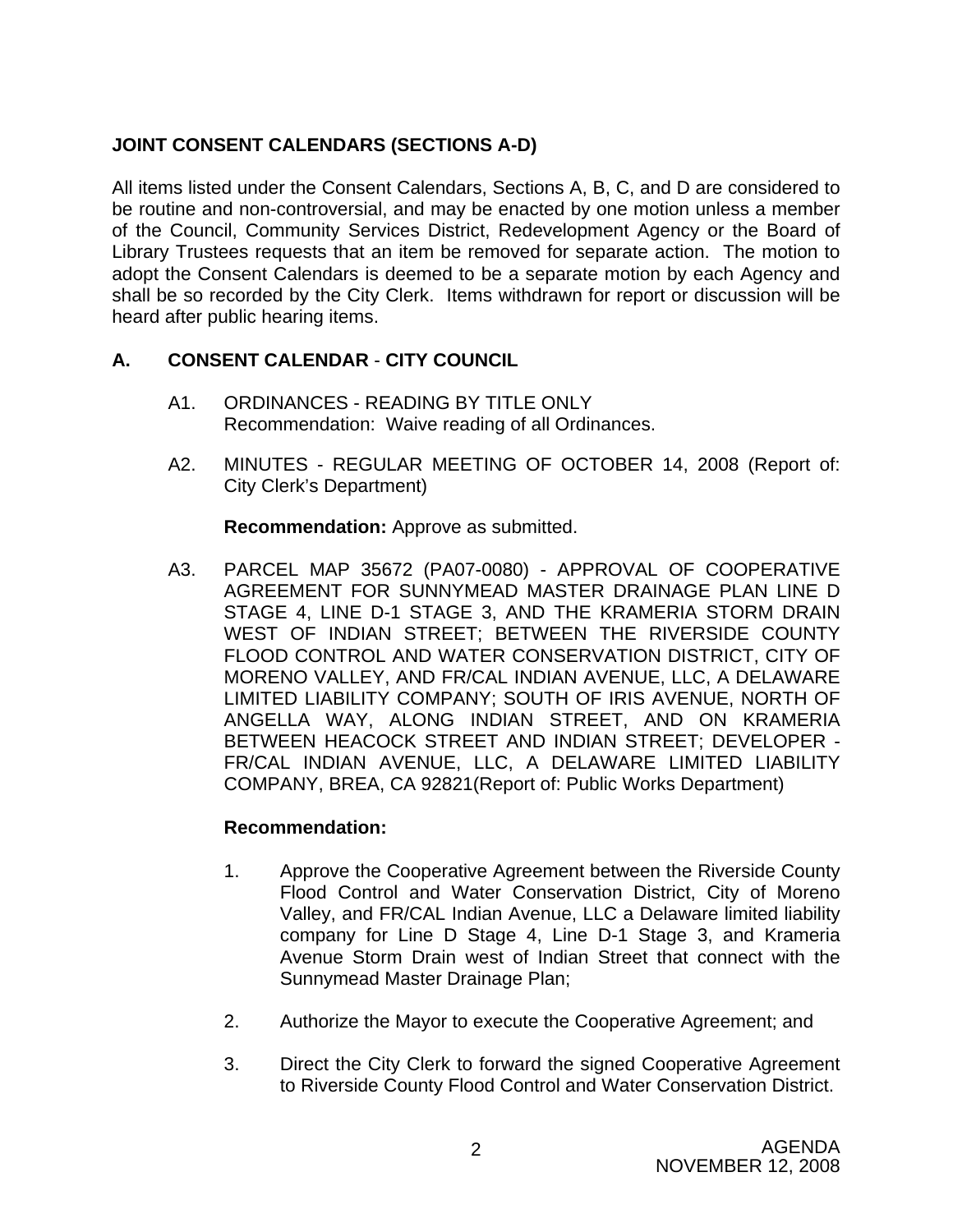A4. ACCEPT AND APPROVE THE TRANSPORTATION UNIFORM MITIGATION FEE (TUMF) PROGRAM AGREEMENT BETWEEN THE WESTERN RIVERSIDE COUNCIL OF GOVERNMENTS (WRCOG) AND THE CITY OF MORENO VALLEY FOR THE HEACOCK STREET IMPROVEMENTS FROM PERRIS VALLEY STORM DRAIN TO SAN MICHELE ROAD (0.890 ML. 2 TO 4 LANES); PROJECT NO. 07- 41572827 (Report of: Public Works Department)

## **Recommendation:**

- 1. Accept and approve the Transportation Uniform Mitigation Fee (TUMF) Program agreement between the Western Riverside Council of Governments (WRCOG) and the City of Moreno Valley for Project Approval and Environmental Document (PA/ED), Engineering and Right-of-Way services for the Heacock Street Improvements from Perris Valley Storm Drain to San Michele Road project;
- 2. Authorize the City Manager to execute the Transportation Uniform Mitigation Fee (TUMF) Program agreement between the Western Riverside Council of Governments (WRCOG) and the City of Moreno Valley for the Heacock Street Improvements from Perris Valley Storm Drain to San Michele Road project; and
- 3. Authorize the Public Works Director/City Engineer to execute any subsequent amendments to the Transportation Uniform Mitigation Fee (TUMF) Program agreement between the Western Riverside Council of Governments (WRCOG) and the City of Moreno Valley for the Heacock Street Improvements from Perris Valley Drain to San Michele Road project.
- A5. ACCEPT AND APPROVE THE TRANSPORTATION UNIFORM MITIGATION FEE (TUMF) PROGRAM AGREEMENT BETWEEN THE WESTERN RIVERSIDE COUNCIL OF GOVERNMENTS (WRCOG) AND THE CITY OF MORENO VALLEY FOR THE HEACOCK STREET IMPROVEMENTS FROM CACTUS AVENUE TO PERRIS VALLEY STORM DRAIN (1.950 ML. 2 TO 4 LANES); PROJECT NO. 07- 41678825 (Report of: Public Works Department)

## **Recommendation:**

1. Accept and Approve the Transportation Uniform Mitigation Fee (TUMF) Program agreement between the Western Riverside Council of Governments (WRCOG) and the City of Moreno Valley for Project Approval and Environmental Document (PA/ED), and Engineering services for the Heacock Street Improvements from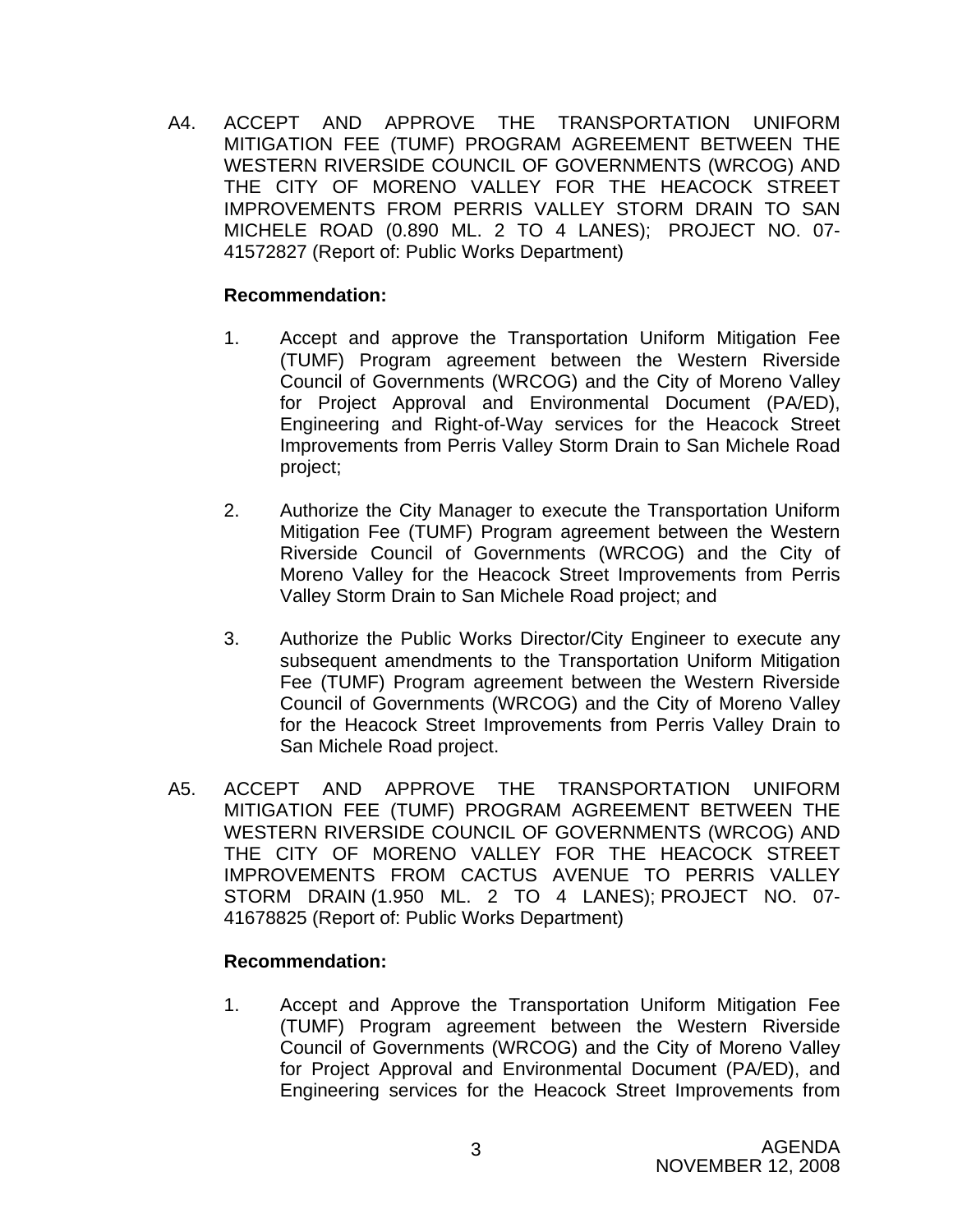Cactus Avenue to Perris Valley Storm Drain project;

- 2. Authorize the City Manager to execute the Transportation Uniform Mitigation Fee (TUMF) Program agreement between the Western Riverside Council of Governments (WRCOG) and the City of Moreno Valley for the Heacock Street Improvements from Cactus Avenue to Perris Valley Storm Drain project; and
- 3. Authorize the Public Works Director/City Engineer to execute any subsequent amendments to the Transportation Uniform Mitigation Fee (TUMF) Program agreement between the Western Riverside Council of Governments (WRCOG) and the City of Moreno Valley for the Heacock Street Improvements from Cactus Avenue to Perris Valley Storm Drain project.
- A6. FIRST AMENDMENT TO AGREEMENT FOR PROFESSIONAL CONSULTANT SERVICES FOR THE TRAFFIC SIGNAL AND STREET IMPROVEMENTS AT REDLANDS BOULEVARD AND STATE ROUTE 60 WESTBOUND RAMPS; PROJECT NO. 08-12566927 (Report of: Public Works Department)

- 1. Approve the "First Amendment to Agreement for Professional Consultant Services" with Advanced Applied Engineering, Inc. (AAE), 1815 East Heim Avenue, Suite 100, Orange, CA 92865, to provide Phase II, 100% design, and Phase III, advertising, bid, and construction support services for the Traffic Signal and Street Improvements at Redlands Boulevard and State Route 60 Westbound Ramps;
- 2. Authorize the City Manager to execute said "First Amendment to Agreement for Professional Consultant Services" with AAE;
- 3. Authorize a Change Order to increase the Purchase Order with AAE, in the amount of \$58,256 (\$52,960 plus 10% contingency) when the agreement has been signed by all parties (Account No. 125.66927); and
- 4. Authorize the Public Works Director/City Engineer to execute any subsequent related minor amendments to the contract with AAE up to, but not exceeding, the contingency amount of \$5,296, subject to the approval of the City Attorney.
- A7. FIRST AMENDMENT TO AGREEMENT FOR PROFESSIONAL CONSULTANT SERVICES FOR THE WIDENING SOUTHBOUND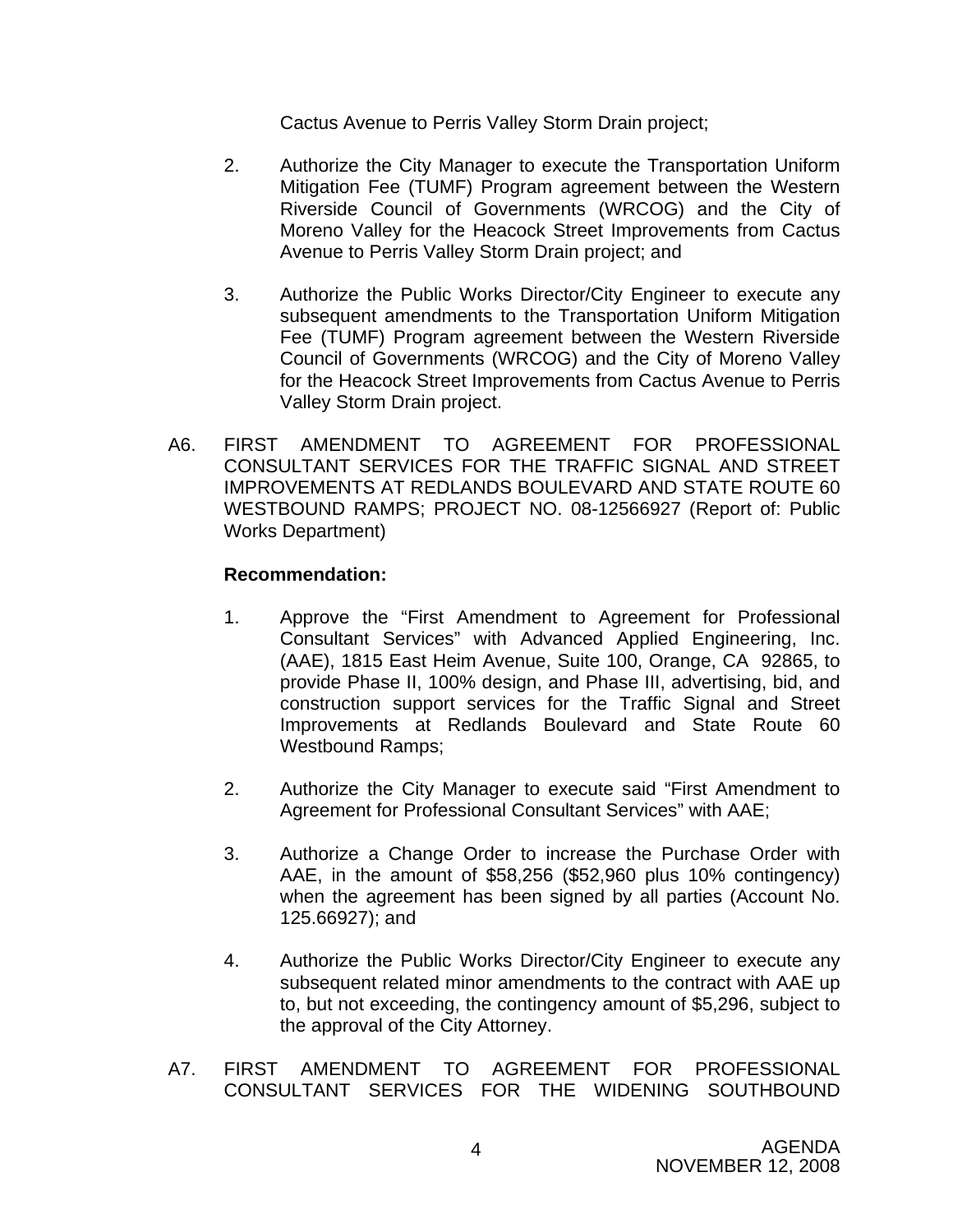PERRIS BOULEVARD AT STATE ROUTE 60 WESTBOUND ON-RAMP; PROJECT NO. 08-12566627 (Report of: Public Works Department)

#### **Recommendation:**

- 1. Approve the "First Amendment to Agreement for Professional Consultant Services" with KOA Corporation (KOA), 3190 C Shelby Street, Ontario, CA 91764, to provide Phase II, 100% design, and Phase III, advertising, bid, and construction support services for the widening of southbound Perris Boulevard at State Route 60 westbound on-ramp;
- 2. Authorize the City Manager to execute said "First Amendment to Agreement for Professional Consultant Services" with KOA;
- 3. Authorize a Change Order to increase the Purchase Order with KOA, in the amount of \$70,884 (\$64,440 plus 10% contingency) when the agreement has been signed by all parties (Account No. 125.66627); and
- 4. Authorize the Public Works Director/City Engineer to execute any subsequent related minor amendments to the contract with KOA up to, but not exceeding, the contingency amount of \$6,444, subject to the approval of the City Attorney.
- A8. AUTHORIZATION TO AWARD THE CONSTRUCTION CONTRACT FOR THE MAINTENANCE AREA II ANNUAL SLURRY SEAL PROGRAM; PROJECT NO. 08-12584830 (Report of: Public Works Department)

- 1. Award the construction contract for the Maintenance Area II Annual Slurry Seal Program to Doug Martin Contracting Co., Inc., 220 E. Foundation Avenue, La Habra, CA 90631, the lowest responsible bidder;
- 2. Authorize the City Manager to execute a contract with Doug Martin Contracting Co., Inc.;
- 3. Authorize the issuance of a Purchase Order to Doug Martin Contracting Co., Inc. in the amount of \$1,642,167 (the bid amount plus 10% contingency) when the contract has been signed by all parties; and
- 4. Authorize the Public Works Director/City Engineer to execute any subsequent change orders to the contract with Doug Martin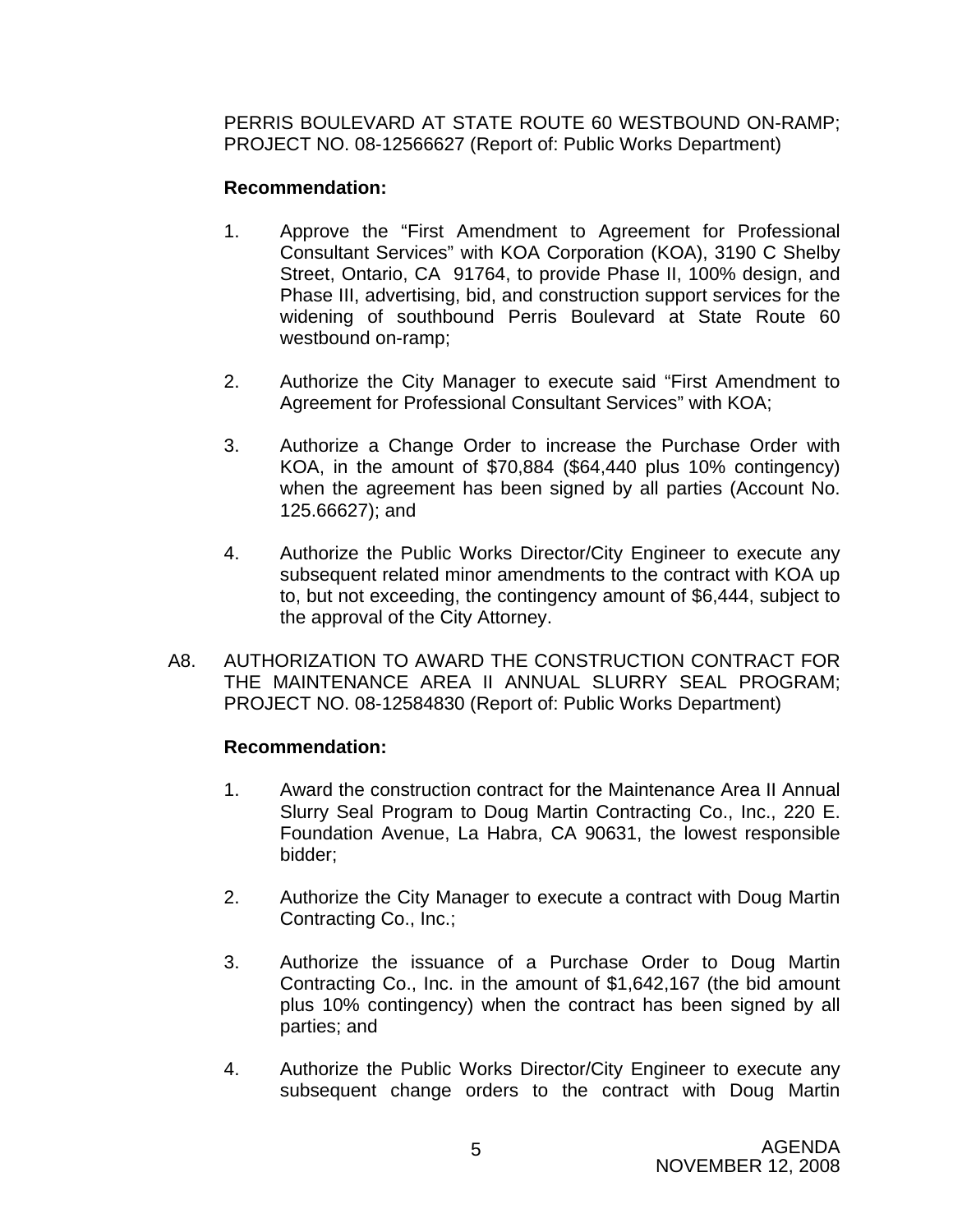Contracting Co., Inc., up to but not to exceed the Purchase Order contingency of \$149,288.

A9. PARCEL MAP 13202 (P07-160) – APPROVAL OF THE PROPOSED RESOLUTION, SUMMARY VACATION OF A PORTION OF MARIPOSA AVENUE DESIGNATED AS LOT 'D' OF PARCEL MAP 13202; MARIPOSA AVENUE WEST OF KITCHING STREET; DEVELOPER: MARK BOWMAN, YORBA LINDA, CA 92386 (Report of: Public Works Department)

## **Recommendation:**

1. Approve and adopt Resolution No. 2008-113, summarily vacating a portion of Mariposa Avenue designated as Lot 'D' of Parcel Map 13202 located west of Kitching Street; and

## Resolution No. 2008-113

 A Resolution of the City Council of the City of Moreno Valley, California, Ordering the Summary Vacation of a Portion of Mariposa Avenue Designated as Lot 'D' of Parcel Map 13202

- 2. Direct the City Clerk to certify said resolution and transmit a copy of the resolution to the County Recorder's office for recording.
- A10. PA05-0030 REDUCE FAITHFUL PERFORMANCE BOND AND ADOPT THE RESOLUTION AUTHORIZING ACCEPTANCE OF THE PUBLIC IMPROVEMENTS AS COMPLETE AND ACCEPTING THE PORTION OF ALESSANDRO BOULEVARD AND ELSWORTH STREET ASSOCIATED WITH THE PROJECT INTO THE CITY'S MAINTAINED STREET SYSTEM; DEVELOPER – FOCUS ESTATES INC., RIVERSIDE, CA 92503 (Report of: Public Works Department)

## **Recommendation:**

1. Adopt Resolution No. 2008-114 authorizing the acceptance of the public improvements for PA05-0030 as complete and accepting the portion of Alessandro Boulevard and Elsworth Street associated with the project into the City's maintained street system; and

## Resolution No. 2008-114

 A Resolution of the City Council of the City of Moreno Valley, California, Authorizing the Acceptance of the Public Improvements as Complete Within PA05-0030, and Accepting the Portion of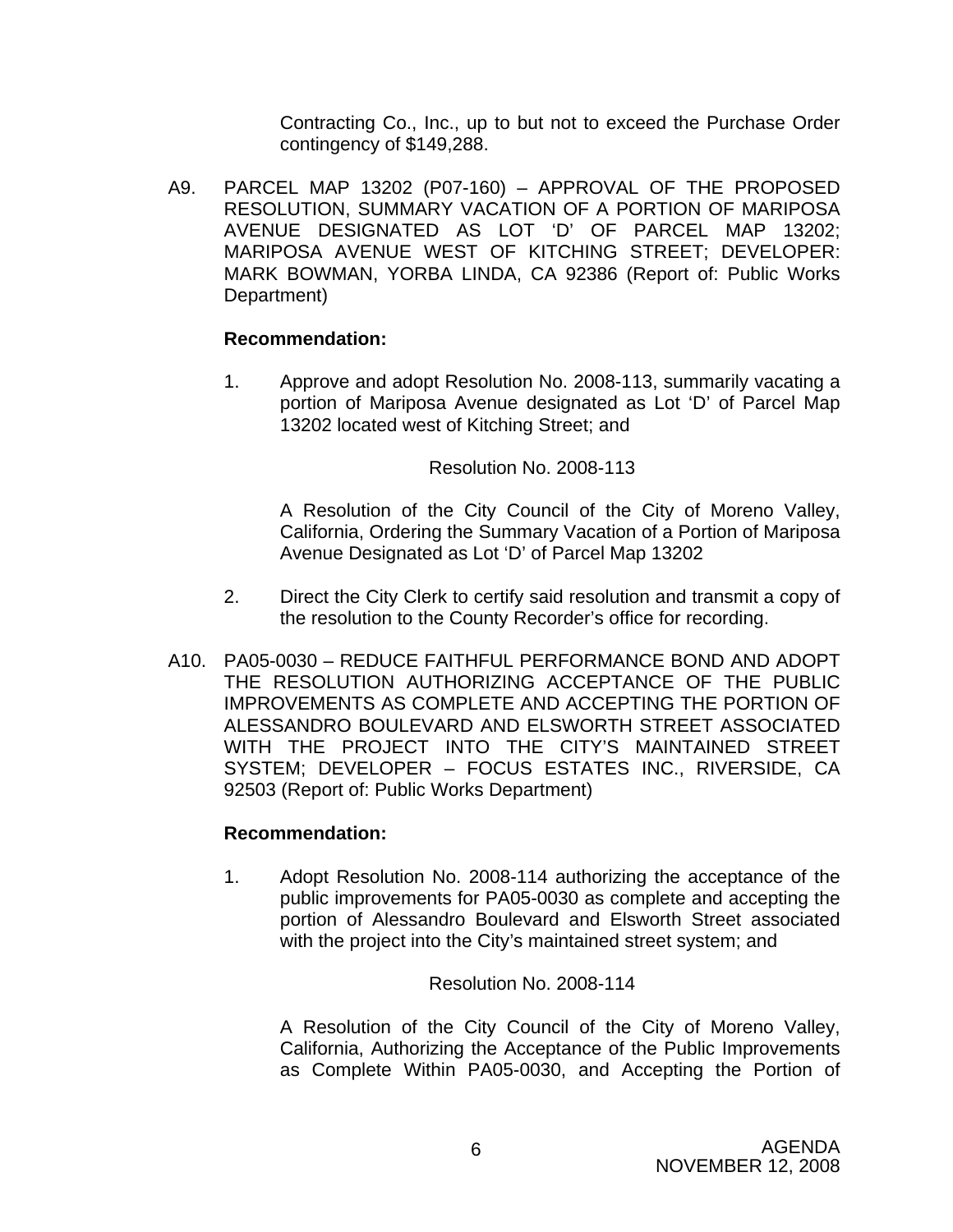Alessandro Boulevard and Elsworth Street Associated with the Project into the City's Maintained Street System

- 2. Authorize the City Engineer to execute the 90% reduction to the Faithful Performance Bond, exonerate the Material and Labor Bond in 90 days if there are no stop notices or liens on file with the City Clerk, and exonerate the final 10% of the Faithful Performance Bond in one year when all clearances are received.
- A11. ADOPTION OF RESOLUTION ESTABLISHING NEW MANAGEMENT SIGNATURE AUTHORITY FOR CONTRACTS AND OTHER PROCUREMENT TRANSACTIONS (Report of: Financial & Administrative Services Department)

#### **Recommendation:**

- 1. Rescind Resolution No. 2001-13, which established previous management signature authority for contracts and other procurement transactions; and
- 2. Adopt Resolution No. 2008-115 establishing new management signature authority for contracts and other procurement transactions.

#### Resolution No. 2008-115

A Resolution of the City Council of the City of Moreno Valley, California, Establishing New Management Signature Authority for Contracts and Other Procurement Transactions

A12. REQUEST APPROPRIATION FOR SR-60/NASON STREET INTERCHANGE IMPROVEMENTS; PROJECT NO. 98-25897 (Report of: Public Works Department)

**Recommendation:** Appropriate \$1,000,000 from the unencumbered Measure "A" fund balance to SR-60/Nason Street Interchange Improvements (Account No. 125.89720) for activities associated with rightof-way acquisition.

 A13. CITY COUNCIL REPORTS ON REIMBURSABLE ACTIVITIES (Report of: City Clerk)

 **Recommendation:** Receive and file the Reports on Reimbursable Activities for the period of October 8 – November 4, 2008.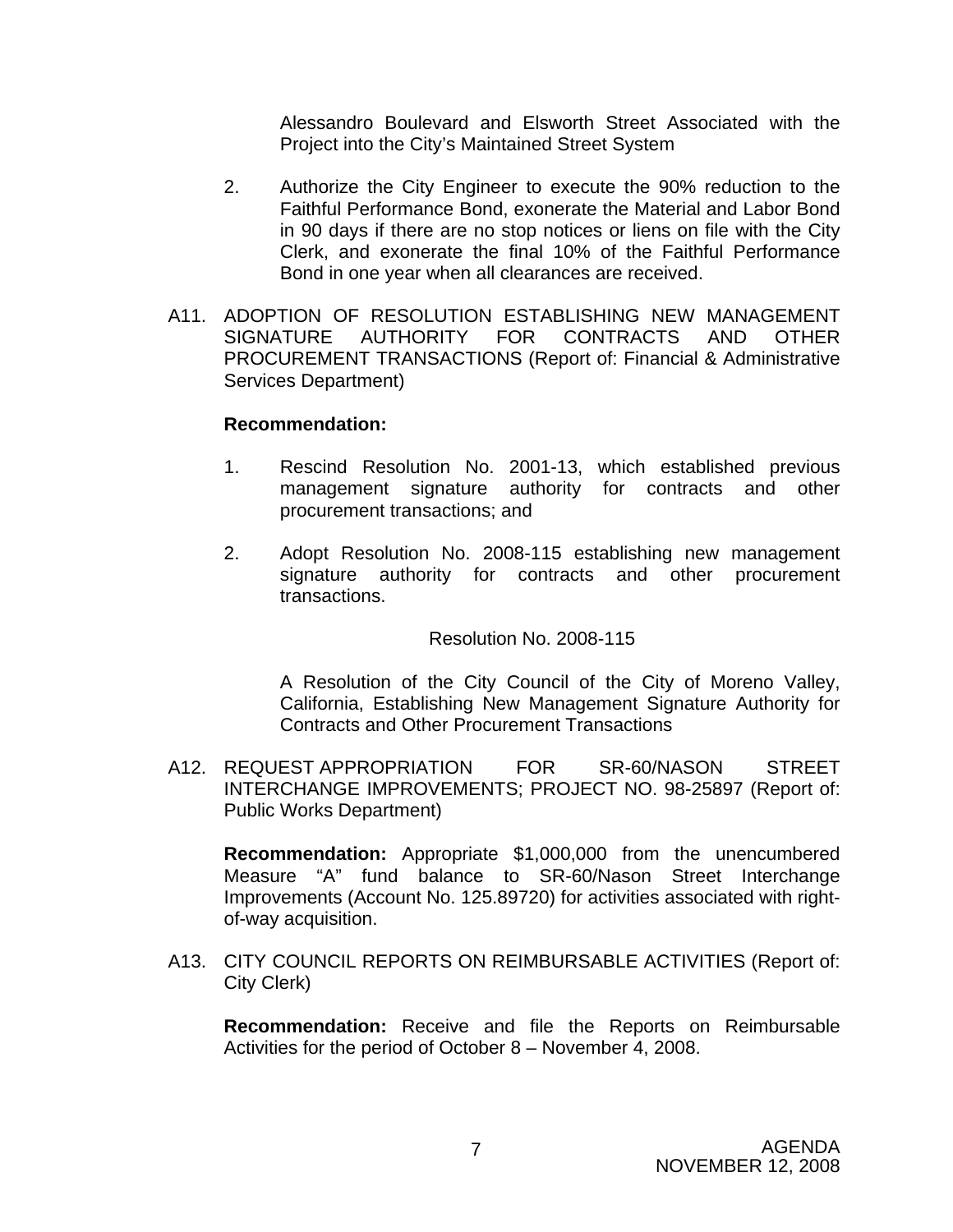A14. AUTHORIZATION TO APPROVE AGREEMENT FOR PROFESSIONAL CONSULTANT SERVICES FOR INTERSTATE 215 (I-215)/CACTUS AVENUE INTERCHANGE IMPROVEMENTS, PHASE I; PROJECT NO. 09-41570425 (Report of: Public Works Department)

## **Recommendation:**

- 1. Approve the "Agreement for Professional Consultant Services" for the Interstate 215/Cactus Avenue Interchange Improvements, Phase I to commence Project Approval/Environmental Document (PA/ED) work with Kimley-Horn and Associates, Inc. (Kimley-Horn), 517 Fourth Street, Suite 301, San Diego, California, 92101;
- 2. Authorize the City Manager to execute said "Agreement for Professional Consultant Services" with Kimley-Horn;
- 3. Authorize the issuance of a Purchase Order to Kimley-Horn in the amount of \$674,355.40 (\$586,396.00 proposal amount plus 15% contingency) when the Agreement has been signed by all parties (Account No. 415.70425); and
- 4. Authorize the Public Works Director/City Engineer to execute any subsequent related minor amendments to the Agreement with Kimley-Horn up to, but not to exceed the 15% contingency amount of \$87,959.40 subject to approval of the City Attorney.
- A15. 2008 LEGISLATIVE UPDATE (Report of: City Manager's Department)

**Recommendation:** Receive and file the informational report.

A16. AUTHORIZE AN INCREASE TO THE PURCHASE ORDER FOR TRINITY CONSTRUCTION TO REFLECT CONSTRUCTION CHANGE ORDERS FOR EASTERN MUNICIPAL WATER DISTRICT WATERLINE WORK INCLUDED IN GRAHAM STREET IMPROVEMENTS PROJECT NO. 06-28068425 (Report of: Public Works Department)

- 1. Authorize the Financial and Administrative Services Director to execute a change order to increase Purchase Order No. 36323 for Trinity Construction by the amount of \$45,000 to accommodate the increased cost associated with Eastern Municipal Water District (EMWD) waterline work as a part of Graham Street Improvements from Ironwood Avenue to Hemlock Avenue; and
- 2. Authorize the Public Works Director/City Engineer to execute any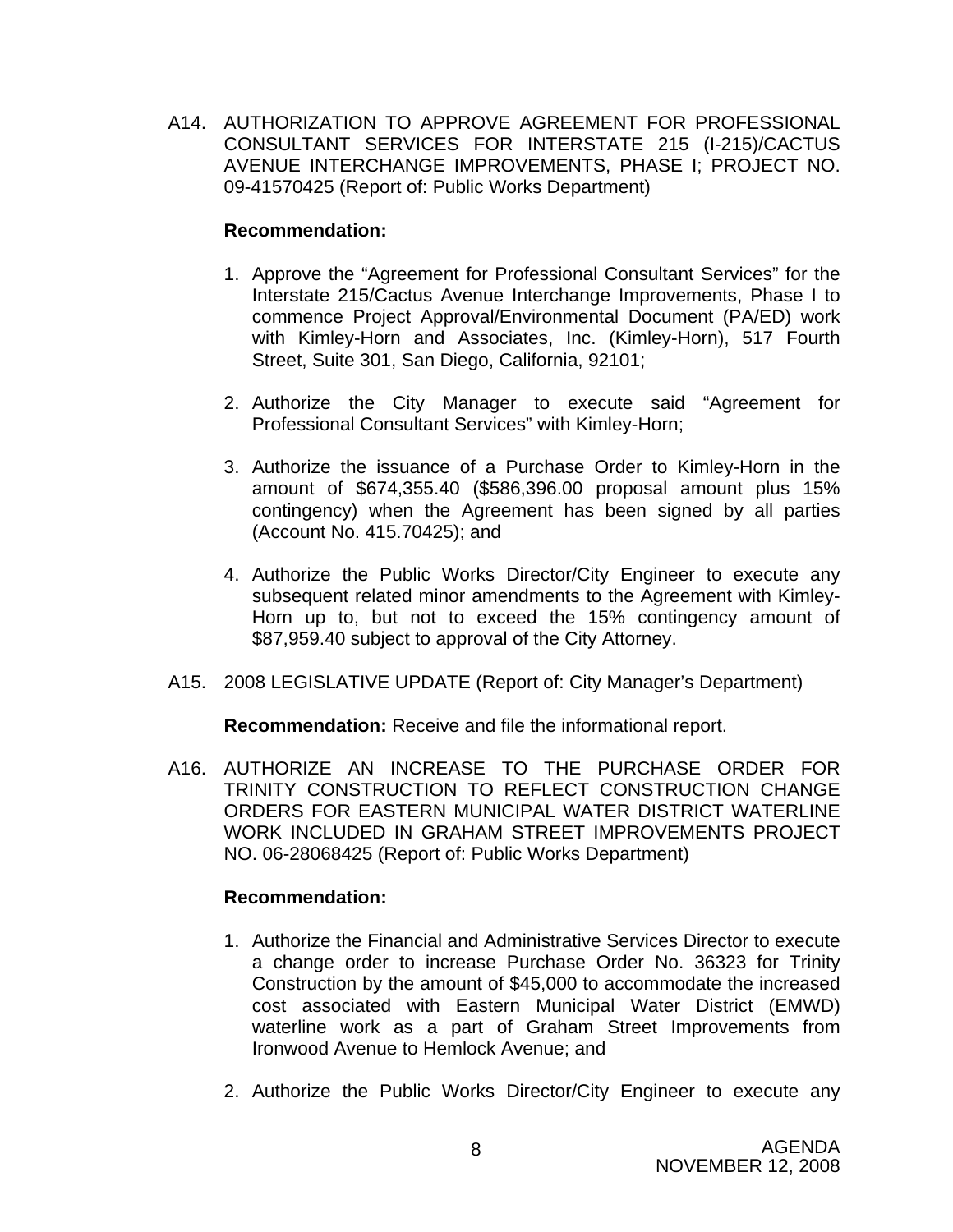change orders to the contract with Trinity Construction up to the additional \$45,000.

## **B. CONSENT CALENDAR** - **COMMUNITY SERVICES DISTRICT**

- B1. ORDINANCES READING BY TITLE ONLY Recommendation: Waive reading of all Ordinances.
- B2. MINUTES REGULAR MEETING OF OCTOBER 14, 2008 (Report of: City Clerk's Department)

**Recommendation:** Approve as submitted.

B3. RECOMMENDATION TO APPROVE AMENDMENT TO CONTRACT MOWING OF PARKS (Continued from September 9, 2008) (Report of: Parks and Community Services Department)

## **Recommendation:**

- 1. Approve the Amendment to Contract Moving of Parks for Zone A parks, City Corporate Yard, and CFD #1 parks to DLS Landscape, Inc., 32398 Dunlap Boulevard, Yucaipa, California 92399, in the total amount of \$197,035;
- 2. Authorize the Mayor to execute the Amendment to Contract Moving of Parks with the above-mentioned contractor in a form and substance acceptable to the City Attorney; and
- 3. Authorize the Financial and Administrative Services Director to issue a purchase order upon execution of the Amendment to Contract Mowing of Parks to the above-mentioned contractor not to exceed \$197,035 (\$163,938 for Zone A and \$33,097 for CFD #1).

## **C. CONSENT CALENDAR** - **COMMUNITY REDEVELOPMENT AGENCY**

- C1. ORDINANCES READING BY TITLE ONLY Recommendation: Waive reading of all Ordinances.
- C2. MINUTES REGULAR MEETING OF OCTOBER 14, 2008 (Report of: City Clerk's Department)

**Recommendation:** Approve as submitted.

## **D. CONSENT CALENDAR** - **BOARD OF LIBRARY TRUSTEES**

D1. ORDINANCES - READING BY TITLE ONLY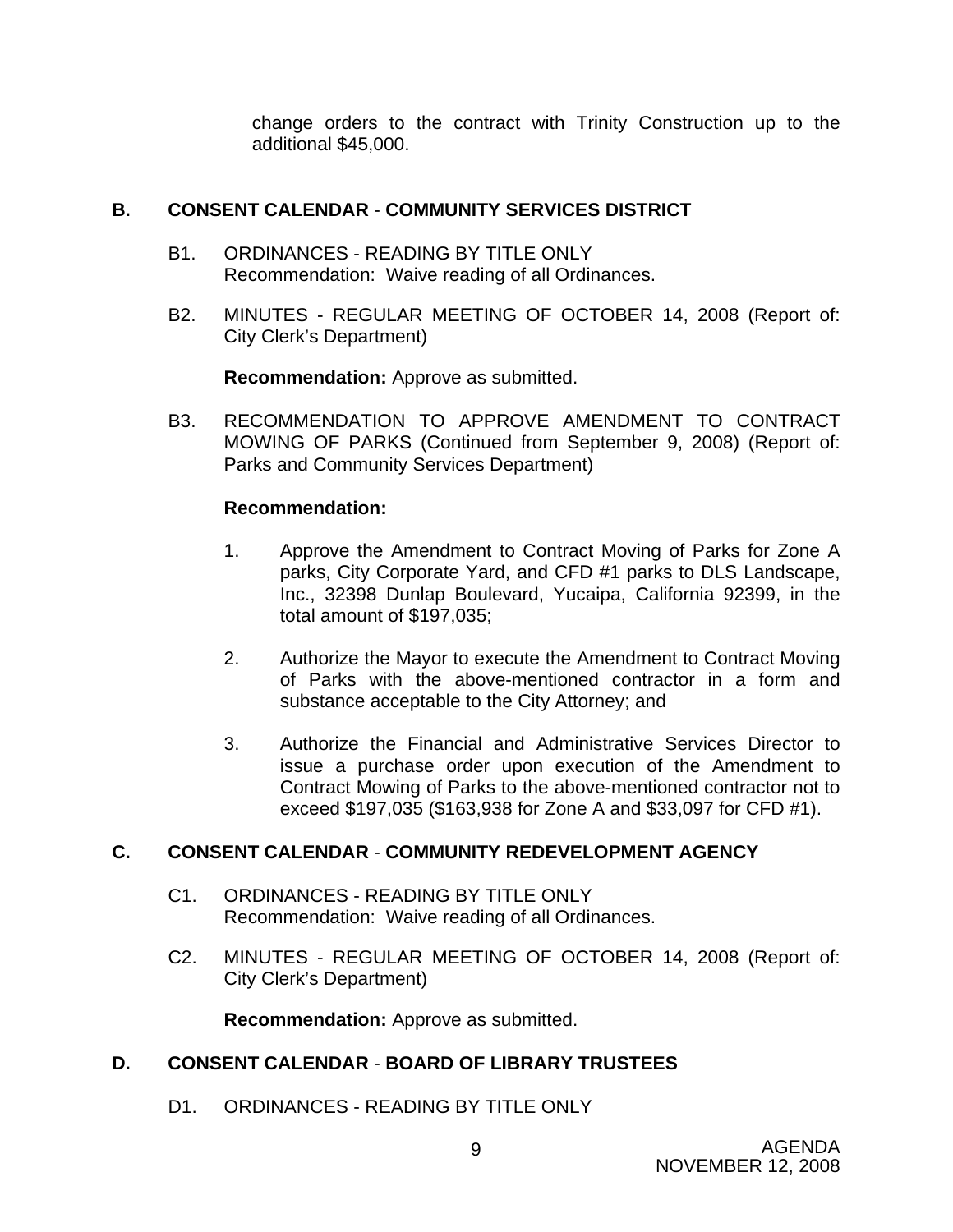Recommendation: Waive reading of all Ordinances.

D2. MINUTES - REGULAR MEETING OF OCTOBER 14, 2008 (Report of: City Clerk's Department)

**Recommendation:** Approve as submitted.

## **E. PUBLIC HEARINGS – NONE**

## **F. ITEMS REMOVED FROM CONSENT CALENDARS FOR DISCUSSION OR SEPARATE ACTION**

## **G. REPORTS**

- G1. CITY COUNCIL REPORTS ON REGIONAL ACTIVITIES
	- a) Report on Riverside Transit Agency (RTA) by Council Member Flickinger

\*Materials related to an item on this Agenda submitted to the City Council/Community Services District/Community Redevelopment Agency or the Board of Library Trustees after distribution of the agenda packet are available for public inspection in the City Clerk's office at 14177 Frederick Street during normal business hours.